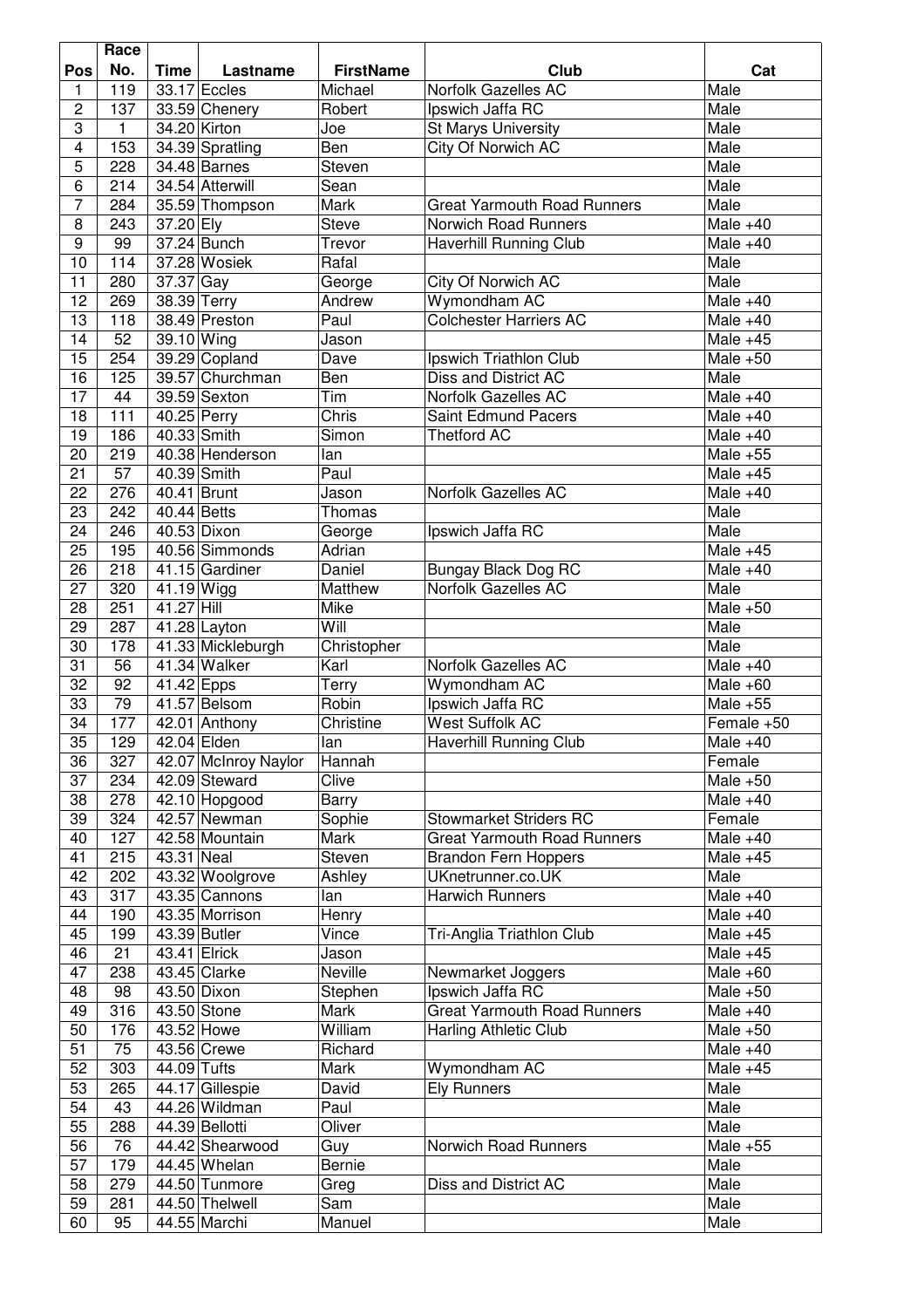| 61              | 236             |                        | 45.08 Burton                  | Mike              | Harling Athletic Club              | Male $+40$                   |
|-----------------|-----------------|------------------------|-------------------------------|-------------------|------------------------------------|------------------------------|
| 62              | 39              |                        | 45.14 Thorogood               | Sandy             | Sudbury Joggers                    | Female +50                   |
| 63              | 91              |                        | 45.29 Stevenson               | Paul              |                                    | Male $+45$                   |
| 64              | 106             | 45.41 Crow             |                               | David             |                                    | Male                         |
| 65              | 42              |                        | 45.43 Grant                   | Chris             |                                    | Male $+55$                   |
| 66              | 231             |                        | 45.48 Chenery                 | Duncan            | Ipswich Jaffa RC                   | Male $+55$                   |
| 67              | 264             |                        | 45.53 Clitheroe               | lan               |                                    | Male $+45$                   |
| 68              | 103             |                        | 45.55 Bingham                 | Heidi             | <b>Stowmarket Striders RC</b>      | Female                       |
| 69              | 158             | 46.01 Hall             |                               | Lisa              |                                    | Female                       |
| 70              | 148             | 46.14 Pillar           |                               | Gary              | <b>Great Yarmouth Road Runners</b> | Male $+45$                   |
| 71              |                 |                        |                               |                   |                                    | Male                         |
|                 | 248             |                        | 46.16 Narayan                 | James             |                                    | Female +60                   |
| 72              | 138             |                        | 46.18 Duncan                  | Celia             | West Suffolk AC                    |                              |
| 73              | 132             |                        | 46.22 Gooderham               | Martin            | Tri-Anglia Triathlon Club          | Male                         |
| 74              | 315             |                        | 46.25 Perry                   | Sharon            |                                    | Female +40                   |
| $\overline{75}$ | 94              |                        | 46.27 Dickinson               | Lee               |                                    | Male $+45$                   |
| $\overline{76}$ | $\overline{73}$ |                        | 46.27 Schaefer                | Sabine            |                                    | Female                       |
| 77              | 121             |                        | 46.31 Jenkins                 | David             | <b>Saint Edmund Pacers</b>         | Male $+50$                   |
| 78              | 102             |                        | 46.34 Edwards                 | lan               | Norfolk Gazelles AC                | Male $+40$                   |
| 79              | 3               | 46.43 Bull             |                               | Mike              |                                    | Male $+65$                   |
| 80              | 319             |                        | 46.51 Parfett                 | Glen              |                                    | Male $+40$                   |
| 81              | 58              |                        | 47.08 Neeve                   | David             | Bungay Black Dog RC                | Male                         |
| 82              | 325             |                        | 47.09 Seward                  | Jordan            |                                    | Male                         |
| 83              | 78              |                        | 47.16 Barker                  | Charles           | <b>Ely Runners</b>                 | Male $+60$                   |
| 84              | 126             |                        | 47.20 Hammond                 | Andrew            | Norfolk Gazelles AC                | Male $+55$                   |
|                 |                 |                        |                               |                   |                                    |                              |
| 85              | 224             | 47.23 Hills            |                               | <b>Stuart</b>     |                                    | Male                         |
| 86              | 208             |                        | 47.25 Hodgson                 | Charlotte         |                                    | Female                       |
| 87              | 204             | 47.31 Gotts            |                               | Peter             |                                    | Male                         |
| 88              | 312             |                        | 47.32 Thompson                | <b>Stuart</b>     |                                    | Male $+40$                   |
| 89              | 225             |                        | 47.37 Greenhouse              | Kevin             | <b>Brandon Fern Hoppers</b>        | Male                         |
| 90              | 183             |                        | 47.44 Brumby                  | Sue               |                                    | Female +50                   |
| 91              | 167             |                        | 47.46 Pavey                   | Luke              |                                    | Male                         |
| 92              | 196             |                        | 47.48 Crane                   | Matthew           | <b>Bure Valley Harriers</b>        | Male                         |
| 93              | 220             |                        | 47.54 Henderson               | Sally             |                                    | Female                       |
| 94              | 67              |                        | 47.56 Sandford                | Richard           |                                    | Male $+50$                   |
| 95              | 273             | 47.58 Ring             |                               | <b>Mark</b>       | Norwich Road Runners               | Male $+45$                   |
| 96              | 193             |                        | 48.09 Watson                  | Michael           |                                    | Male $+50$                   |
| $\overline{97}$ | 164             | 48.13 Cox              |                               | Graham            | <b>Bure Valley Harriers</b>        | Male $+65$                   |
| 98              | 116             | 48.20 Knott            |                               | Elspeth           | <b>Harwich Runners</b>             | Female +60                   |
| 99              | 82              | 48.27 Bott             |                               | Chris             |                                    | Male $+50$                   |
|                 |                 |                        | 48.29 Hutchins                | Tom               | Norfolk Gazelles AC                | Male $+40$                   |
| 100             | 301             |                        |                               |                   |                                    |                              |
| 101             | 80              |                        | 48.31 Abbott                  | Catherine         | <b>Stowmarket Striders RC</b>      | Female +40                   |
| 102             | 206             |                        | 48.34 De Marco                | Paolo             |                                    | Male $+55$                   |
| 103             | 180             | 48.35 Starr            |                               | Stephen           | <b>Ely Runners</b>                 | $\overline{\text{Male}}$ +45 |
| 104             | 318             |                        | 48.37 Slattery                | Russell           | <b>Thetford AC</b>                 | Male                         |
| 105             | 96              |                        | 48.46 Purbrook                | Clive             |                                    | Male $+55$                   |
| 106             |                 |                        |                               |                   |                                    |                              |
| 107             | 64              |                        | 48.53 Billson                 | <b>Steve</b>      |                                    | Male $+45$                   |
|                 | 157             | $\overline{49.06}$ Dye |                               | Richard           | Bungay Black Dog RC                | Male $+50$                   |
| 108             | 151             |                        | 49.09 Mortlock                | Simon             | <b>Bure Valley Harriers</b>        | Male                         |
| 109             | 294             |                        | 49.11 Dawson                  | Lorrain           | <b>GYRN</b>                        | Female +55                   |
| 110             | 172             |                        | $\overline{49.}19$ Boyall     | Aaron             |                                    | Male                         |
|                 |                 |                        |                               | Chris             |                                    | Male                         |
| 111             | 260             |                        | 49.19 Greenough               |                   |                                    |                              |
| 112             | 89              |                        | 49.20 Dixon                   | Leon              |                                    | Male                         |
| 113             | 14              |                        | 49.21 Crane                   | Morgan            |                                    | Male $+40$                   |
| 114             | 313             |                        | 49.24 Leary                   | Rowena            | Norfolk Gazelles AC                | Female                       |
| 115             | 71              |                        | 49.29 Ward                    | Daniel            | Newark Striders Running Club       | Male                         |
| 116             | 272             |                        | 49.29 Plumley                 | Tina              | <b>Thetford AC</b>                 | Female +40                   |
| 117             | 232             |                        | 49.35 Chenery                 | Lynsey            | Ipswich Jaffa RC                   | Female                       |
| 118             | 295             |                        | 49.41 Norkett                 | Andy              |                                    | Male $+40$                   |
| 119             | 297             |                        | 49.41 Hewett                  | lain              |                                    | Male $+45$                   |
| 120             | 182             |                        | 49.42 Dooley                  | Theresa           |                                    | Female +45                   |
| 121<br>122      | 221<br>275      |                        | 49.43 Larke<br>$49.47$ Zipfel | Patrick<br>Daniel | Wymondham AC                       | Male $+55$<br>Male           |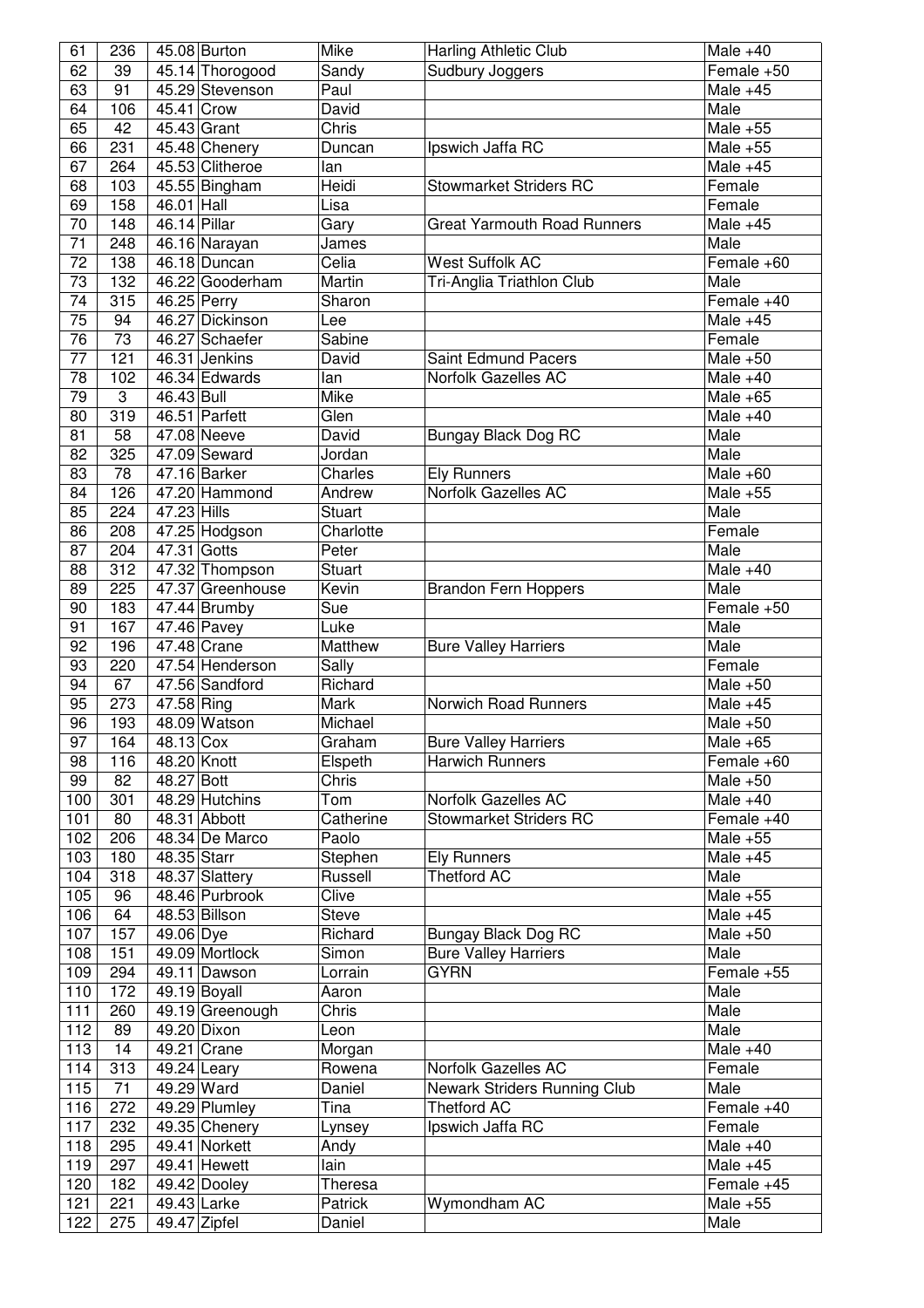| 123 | 304              |              | 49.48 Penny     | John           |                                    | Male $+60$                    |
|-----|------------------|--------------|-----------------|----------------|------------------------------------|-------------------------------|
| 124 | 170              |              | 49.56 Boyall    | Maria          |                                    | Female +40                    |
| 125 | 171              |              | 49.56 Boyall    | Alex           |                                    | Male $+45$                    |
| 126 | 323              |              | 49.57 Biddle    | Justin         |                                    | Male $+40$                    |
| 127 | 253              | 50.03 Tye    |                 | Cheryl         | <b>Purple Patch Runners</b>        | Female +45                    |
| 128 | 239              |              | $50.23$ Farmer  | <b>Stuart</b>  |                                    | Male                          |
| 129 | 81               |              | 50.24 Smith     | Andrew         | <b>Saint Edmund Pacers</b>         | Male $+45$                    |
| 130 | $\overline{11}7$ | 50.24 Rice   |                 | Peter          | Norfolk Gazelles AC                | Male $+45$                    |
| 131 | 38               |              | 50.31 Newell    | Warren         |                                    | Male $+50$                    |
| 132 | 274              |              | 50.31 Pennec    | Thierry        |                                    | Male $+40$                    |
| 133 | 235              |              | 50.34 Kellett   | Neil           |                                    | Male $+50$                    |
| 134 | 147              | 50.35 Boon   |                 | Richard        |                                    | Male                          |
| 135 | 298              |              | 50.38 Houston   | Richard        | Diss Heywood Joggers               | Male                          |
| 136 | 163              |              | 50.41 Howell    | William        |                                    | Male $+45$                    |
| 137 | 144              |              | 50.54 Bright    | Chris          |                                    | Male                          |
| 138 | 216              |              | 50.59 Mosby     | Gavin          |                                    | Male $+50$                    |
| 139 | 240              |              | 51.00 Arnold    | Graham         |                                    | Male $+45$                    |
| 140 | 110              |              | 51.09 Corbould  | Stephen        |                                    | Male $+55$                    |
| 141 | 168              |              | 51.11 Freeman   | Justin         |                                    | Male                          |
| 142 | 191              |              | 51.12 Sutton    | Philip         |                                    | Male                          |
| 143 | 241              |              | 51.21 Sampson   | Graham         | <b>Bungay Black Dog RC</b>         | Male $+65$                    |
| 144 | 192              |              | 51.23 Christian | Jennifer       | Wymondham AC                       | Female +60                    |
| 145 | 33               |              | 51.24 Standley  | Shirley        |                                    | Female +45                    |
| 146 | 87               |              | 51.27 Wright    | Cas            |                                    | Female +45                    |
| 147 | 305              | 51.29 John   |                 | Nicola         | <b>Coltishall Jaguars RC</b>       | Female                        |
| 148 | 115              |              | 51.30 Clouston  | Stephanie      | <b>Thetford AC</b>                 | Female +40                    |
| 149 | 290              |              | 51.32 Osborne   | Rob            | North Norfolk Beach Runners        | Male $+55$                    |
| 150 | 308              |              | 51.37 Roberts   | Hugh           | Bungay Black Dog RC                | Male $+65$                    |
| 151 | 165              |              | 51.39 Jepson    | Nicola         |                                    | Female                        |
| 152 | 83               |              | 51.42 Knight    | Hayley         |                                    | Female                        |
| 153 | 37               |              | 51.46 Dickens   | <b>Steve</b>   | Tri-Anglia Triathlon Club          | Male $+50$                    |
| 154 | 185              |              | 51.47 Claughton | Paul           | Harling Athletic Club              | Male $+50$                    |
| 155 | 267              |              | 51.53 Adolphus  | Tony           | Ipswich Jaffa RC                   | Male $+55$                    |
| 156 | 85               | $52.06$ Gay  |                 | Peter          | <b>Stowmarket Striders RC</b>      | Male $+65$                    |
| 157 | 145              |              | 52.10 Bright    | Stephen        |                                    | Male $+50$                    |
| 158 | 201              |              | 52.32 Barwick   | Sam            | Norfolk Gazelles AC                | Female +45                    |
| 159 | 70               |              | 52.32 Povey     | Richard        |                                    | Male $+40$                    |
| 160 | 293              |              | $52.41$ Smith   | Mike           | Wymondham AC                       | Male $+65$                    |
| 161 | 291              |              | 52.42 Osborne   | Andi           | Long Dale Striders                 | Female +60                    |
| 162 | 97               |              | 52.49 Schofield | Belinda        |                                    | Female +55                    |
| 163 | 17               |              | 52.56 Wilder    | Richard        |                                    | Male                          |
| 164 | 149              |              | 53.00 Owen      | Claire         |                                    | Female                        |
| 165 | 205              |              | 53.03 Gerrard   | Hayley         | Norwich Road Runners               | Female +45                    |
| 166 | 203              |              | $53.14$ Smith   | Jennifer       | Cambridge & Coleridge AC           | Female                        |
| 167 | 311              |              | 53.18 $Gillion$ | <b>Stewart</b> | Wymondham AC                       | Male $+55$                    |
| 168 | 109              | 53.25 Tiffin |                 | Don            | <b>Bungay Black Dog RC</b>         | Male $+65$                    |
| 169 | 51               |              | 53.27 Reeves    | Lorainne       |                                    | Female +40                    |
| 170 | 20               |              | 53.34 Lamb      | David          |                                    | Male $+40$                    |
| 171 | 166              |              | 53.42 Henderson | Fiona          |                                    | Female                        |
| 172 | 90               |              | 53.48 Stringer  | Julie          | Cambridge & Coleridge AC           | Female                        |
| 173 | 198              |              | 53.56 Worsnop   | Hugh           |                                    | Male $+45$                    |
| 174 | 244              |              | 54.00 Drake     | Duncan         |                                    | Male                          |
| 175 | 282              |              | 54.03 Moriarty  | Roisin         |                                    | Female                        |
| 176 | 142              |              | 54.20 Stringer  | Steve          | <b>Great Yarmouth Road Runners</b> | Male $+45$                    |
| 177 | 174              |              | 54.23 Addison   | Helaine        |                                    | Female                        |
| 178 | 252              |              | 54.27 Overton   | Simon          |                                    | Male                          |
| 179 | 123              | 54.35 Fish   |                 | Grayhame       | <b>Stowmarket Striders RC</b>      | Male $+65$                    |
| 180 | 237              |              | 54.35 Clarke    | Hui-Imm        |                                    | Female +45                    |
| 181 | 222              |              | 54.50 Nunn      | Chris          |                                    | Male $+60$                    |
| 182 | 270              |              | 54.53 Short     | Warren         |                                    | $\overline{\text{Male}} + 40$ |
| 183 | 40               |              | 54.54 Sandford  | Andrew         |                                    | Male $+45$                    |
| 184 | 50               |              | 54.59 Keating   | Erin           |                                    | Female                        |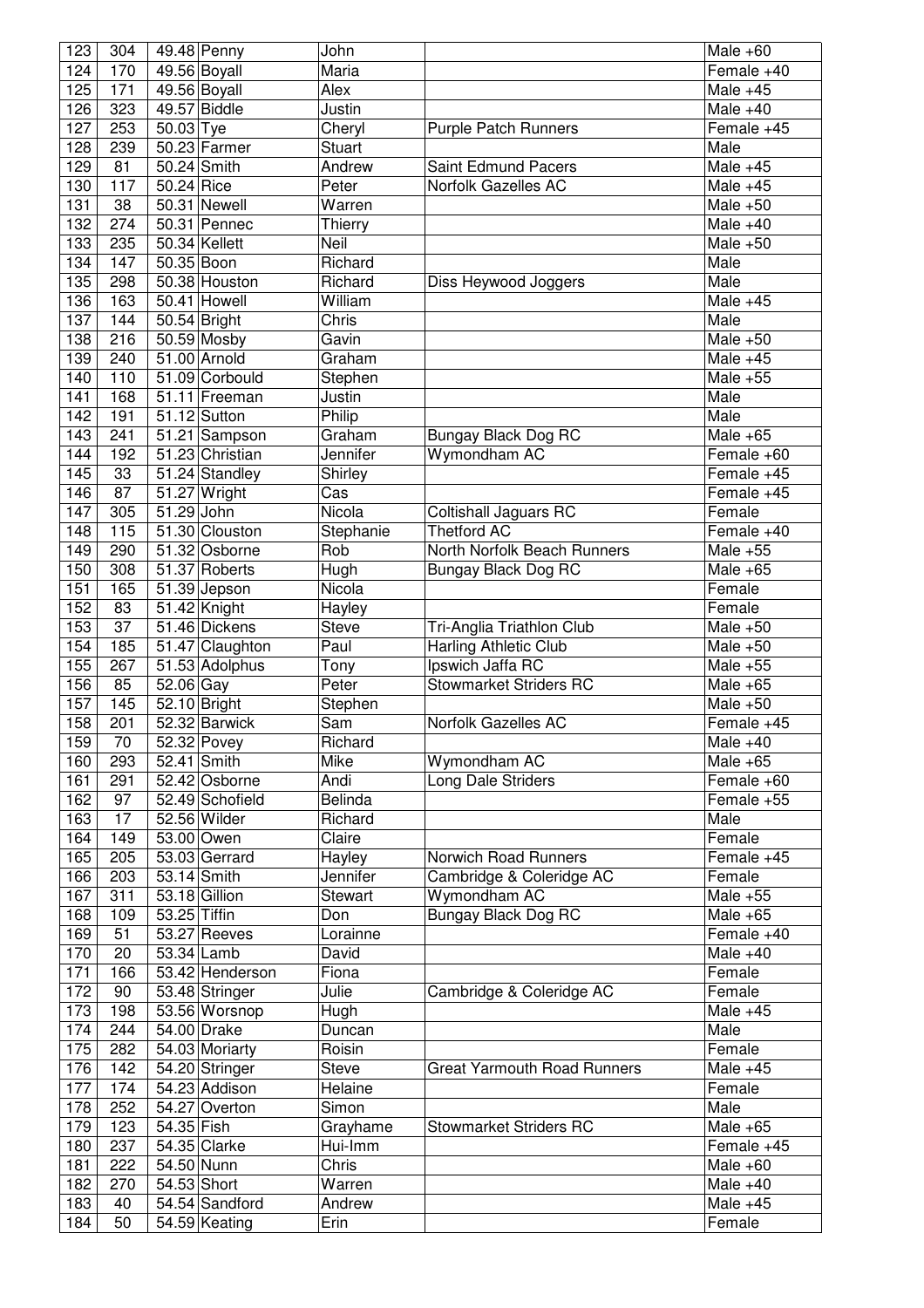| 185              | 32             |               | 55.06 Askew                    | Wayne            |                                    | Male $+40$               |
|------------------|----------------|---------------|--------------------------------|------------------|------------------------------------|--------------------------|
| 186              | 68             |               | 55.15 Glenister                | Karen            |                                    | Female +40               |
| 187              | 27             |               | 55.43 Rodwell                  | Jacquie          |                                    | Female +50               |
| 188              | 223            |               | 55.50 Siblon                   | Feria            |                                    | Female +55               |
| 189              | 134            |               | 55.52 Wright                   | Andy             | <b>Stowmarket Striders RC</b>      | Male $+45$               |
| 190              | 36             |               | 56.04 Dickens                  | Samantha         |                                    | Female +45               |
| 191              | 283            | 56.18 Short   |                                | Gabrielle        |                                    | Male                     |
| 192              | 229            |               | 56.23 Moore                    | <b>Brian</b>     | Norwich Road Runners               | Male $+60$               |
| 193              | 24             |               | $56.28$ George                 | Mathew           |                                    | Male $+45$               |
| 194              | 55             |               | 56.35 Condron                  | lan              | Norfolk Gazelles AC                | Male $+40$               |
| 195              | 77             |               |                                |                  |                                    |                          |
|                  |                |               | 56.37 Armstrong                | Louise           |                                    | Female                   |
| 196              | 285            |               | 56.42 Marten                   | Len              | Springfield Striders RC            | Male $+40$               |
| 197              | 188            | 56.48 Elliott |                                | Tim              |                                    | Male $+45$               |
| 198              | 113            |               | $57.10$ Haylett                | Adam             |                                    | Male                     |
| 199              | 128            |               | 57.11 O'Reilly                 | Steven           |                                    | Male                     |
| 200              | 6              |               | 57.41 O'Doherty                | Emma             |                                    | Female                   |
| 201              | 286            |               | 57.56 Jackson                  | Tom              |                                    | Male                     |
| 202              | 197            | 57.57 Coles   |                                | Sharon           |                                    | Female +40               |
| 203              | 200            |               | 57.58 Clayton                  | Nigel            |                                    | Male $+45$               |
| 204              | 310            |               | 58.01 Gunning                  | Rosie            |                                    | Female +40               |
| 205              | 162            |               | 58.08 Howell                   | Samantha         |                                    | Female +40               |
| 206              | 187            |               | 58.17 McMurtary                | Sarah            |                                    | Female +40               |
| 207              | 268            |               | 58.23 Adolphus                 | Judith           | Ipswich Jaffa RC                   | Female +50               |
| 208              | 101            |               | 58.29 Shead                    | Sheila           | Newmarket Cycling & Triathlon Club | Female +60               |
| 209              | 322            |               | 58.35 Rickatson                | Martin           |                                    | Male                     |
| 210              | 124            | 58.37 Fish    |                                |                  | <b>Stowmarket Striders RC</b>      | Female +65               |
|                  |                |               |                                | Anne             |                                    |                          |
| 211              | 93             |               | 59.10 Taylor                   | David            |                                    | Male $+45$               |
| $\overline{212}$ | 65             |               | 59.18 Perkins                  | Tony             |                                    | Male $+45$               |
| 213              | 19             |               | 59.34 Chamberlain              | Jennie           |                                    | Female +45               |
| 214              | 63             |               | 59.35 Whitehead                | Lisa             |                                    | Female                   |
| 215              | 156            | 59.45 Sayle   |                                | Pam              |                                    | Female +60               |
| 216              | 259            |               | 59.57 Pickering                | Jamie            |                                    | Male                     |
| 217              | 261            |               | 59.59 Meader                   | Paul             | <b>Brandon Fern Hoppers</b>        | Male $+50$               |
| 218              | 256            |               | 60.15 Sargeant                 | Paul             |                                    | Male $+50$               |
| 219              | 26             |               | 60.18 Smith                    | Franca           |                                    | Female +50               |
| 220              | 230            |               | 60.55 Moore                    | Lynda            | Norwich Road Runners               | Female +60               |
|                  |                |               |                                |                  |                                    |                          |
|                  |                | 61.05 Pearce  |                                |                  |                                    | Male $+50$               |
| 221              | 255            |               |                                | Glynn            |                                    |                          |
| 222              | 105            |               | 61.10 Potter                   | Sharon           |                                    | Female +50               |
| 223              | 152            |               | 61.25 Petherick                | Lisa             |                                    | Female +40               |
| 224              | 8              |               | 61.32 Godfrey                  | Martin           |                                    | Male $+40$               |
| 225              | 258            | 61.35 Allen   |                                | Angela           |                                    | Female +45               |
| 226              | 211            |               | 61.46 Papworth                 | Charlotte        |                                    | Female                   |
| 227              | 212            |               | 61.47 Brookes                  | Gregory          |                                    | Male                     |
| 228              | 257            |               | 62.14 Cornford                 | Lucy             |                                    | Female                   |
| 229              | 245            |               | $62.16$ Fussey                 | Lorraine         |                                    | Female +45               |
| 230              | 107            |               | 62.45 Baker                    | Carol            | Norfolk Gazelles AC                | Female +40               |
| 231              | 12             | 62.53 Moss    |                                | Lisa             |                                    | Female +45               |
| 232              | 25             |               | 62.57 Ebbage                   | Julie            |                                    | Female +45               |
| 233              | 302            |               | $62.58$ Cason                  | Hazel            | Dereham Runners                    | Female +55               |
| 234              | 277            |               | 63.00 Wembacher                | Catrin           |                                    | Female                   |
| 235              | 210            |               | 63.07 Williams                 | Gareth           |                                    | Male $+40$               |
| 236              | 209            |               | 63.08 Williams                 | Sam              |                                    | Female +45               |
| 237              | 314            | 63.16 Fay     |                                | Pearl            | Newmarket Joggers                  | Female +55               |
| 238              | 59             |               | 63.16 Simpson                  | Helen            |                                    | Female +45               |
| 239              | 72             |               |                                |                  |                                    | Female                   |
|                  |                |               | $63.22$ Bailey                 | Kayleigh         |                                    |                          |
| 240              | $\overline{4}$ |               | 63.40 Greenhouse               | Andy             |                                    | Male $+50$               |
| 241              | 150            |               | 64.14 Mortlock                 | Katherine        | <b>Bure Valley Harriers</b>        | Female                   |
| 242              | 289            |               | 64.29 Corder                   | Paul             | Norwich Road Runners               | Male $+55$               |
| 243              | 249            |               | 64.35 Atkins                   | Sue              |                                    | Female                   |
| 244              | 250            |               | 64.36 Atkins                   | Aaron            |                                    | Male                     |
| 245<br>246       | 84<br>13       |               | 64.39 Cobbold<br>64.40 Lingard | Gillian<br>Laura |                                    | Female +50<br>Female +45 |